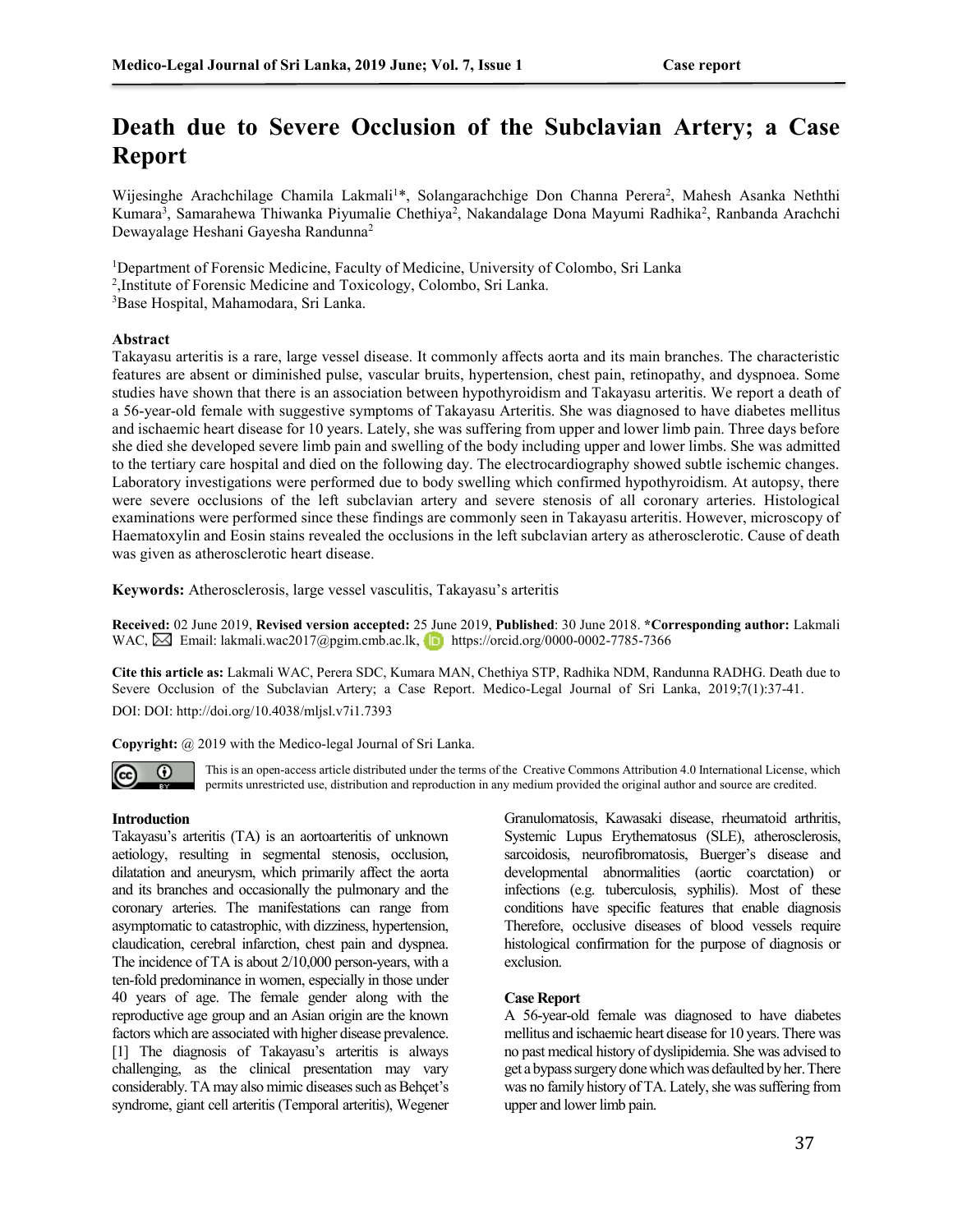Three days before she died she developed severe limb pain and swelling of the body including upper and lower limbs. She was admitted to the tertiary care hospital and died on the following day. The electrocardiography showed subtle ischemic changes. Thyroid function test was performed due to body swelling and Thyroid stimulating hormone (TSH) level was >150 mIU/L and free thyroxin (free T4) level was ˂0.1 ng/dL which confirmed hypothyroidism.

At autopsy, her stature was normal with apparent normal body weight. There was no significant ankle oedema. There were severe occlusions of the left subclavian artery (Fig.1) and severe stenosis of all coronary arteries. The heart was normal size, chambers were unremarkable, wall thicknesses were normal in range. There were no focal lesions in the myocardium. Few atheromas were seen in the abdominal portion of the aorta. Rest of the organs were unremarkable.



Figure 1: Macroscopic appearance of subclavian artery showing eccentric narrowing with atherosclerosis

Histological examinations were performed since these findings are commonly seen in TA. However, microscopy on Haematoxylin and Eosin (H&E) stains revealed the occlusions in the left subclavian artery as atherosclerotic (Fig. 2, 3 and 4). Cause of death was given as atherosclerotic heart disease.



Figure 2: Microphotograph of subclavian artery showing atheroma (H&E stain, 10x10, Light microscope)



Figure 3: Microphotograph of a coronary artery showing atheroma (H&E stain, 10x10, Light microscope)



Figure 4: Microphotograph of a coronary artery showing atheroma (H&E stain, 10x20, Light microscope)

#### **Discussion**

Takayasu's arteritis is also known as 'pulseless disease', occlusive thromboaortopathy and Martorell's syndrome.[2]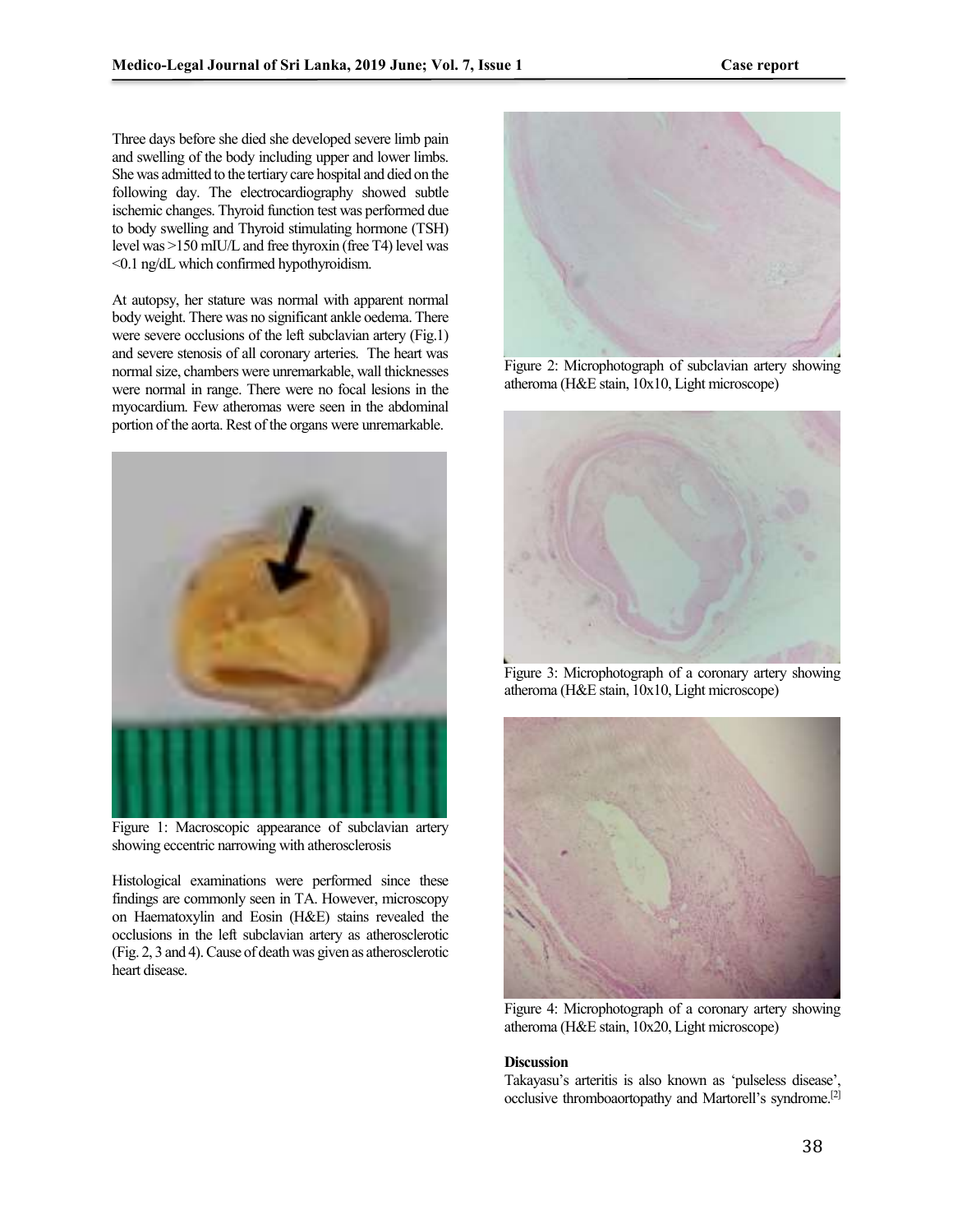TA is a disease of young, oriental females with probable genetic and infectious strands to the aetiology. It is thought that TA may also run in families and occurs with greater frequency in certain races. Studies have shown an increased frequency ofTA in Asians who have a particular antigen on chromosome 6  $(HLA-Bw52)$ .<sup>[3]</sup> In our case, this was excluded from history. In 1990, the American College of Rheumatology suggested a set of criteria for the diagnosis of TA. The criteria include (a) age less than 40 years, (b) claudication of an extremity, (c) decreased brachial artery pulse, (d) systolic blood pressure difference of more than 10 mmHg between the left and right arm, (e) a bruit over the subclavian arteries or the aorta and (f) angiographic evidence of the narrowing or occlusion of the aorta or its primary or proximal branches. The presence of three of these six criteria is required for the diagnosis of  $TA$ <sup>[4]</sup>  $TA$  is rare but it is most commonly seen in Japan, South East Asia, India and Mexico and till date, 5000 patients have been registered. The four most important complications are Takayasu's retinopathy, secondary hypertension, aortic regurgitation and aneurysm formation.<sup>[5,  $\overline{6}$ ]</sup> The overall five-year survival rate after diagnosis was 83.1%.[6] The clinical course of the disease is divided into an early active inflammatory phase and late chronic phase. The active phase lasts for weeks to months and may have a remitting and relapsing course.<sup>[7]</sup> Nonspecific features of TA include fever, night sweats, malaise, weight loss, arthralgia, myalgia, and mild anaemia. As the inflammation progresses and stenosis develops, the more characteristic features become apparent, influenced by the development of collateral circulation. Diagnosing TA relies on clinical presentation, characteristic structural arterial abnormalities, and evidence of inflammatory vasculopathy on imaging or histology.[8] Our patient presented with nonspecific symptoms of upper and lower limb pain and swelling of the body. Stenotic lesions predominate and tend to be bilateral. Nearly all patients with aneurysms also have stenosis and most have extensive vascular lesions.

Because of considerable morbidity and mortality, accurate and early diagnosis plays a crucial role in improving the outcomes for patients with TA.[9] Unfortunately, the nonspecific clinical presentations and laboratory test results frequently contribute to late diagnosis and delayed treatment. Since large-artery biopsies cannot easily be done, imaging examination is essential for providing the diagnosis and differential diagnoses in patients with suspected TA. Conventional angiography has been traditionally considered the gold standard for the diagnosis of TA.<sup>[10]</sup> However, multidetector CT angiography (CTA) is emerging as a reliable tool in non-invasively depicting both luminal and mural lesions in the aorta and its main branches, which may facilitate the detection of vasculitis during the early phase of TA. Imaging studies were not carried out in our patient.

In TA, biopsy specimens are seldom available and hence morbid anatomic features are based on autopsy findings<sup>[11]</sup>

or segments excised during bypass surgery. 12] On histology, the lesions can be active, chronic, or healed.<sup>[13]</sup> TA is a panarteritis, the initial site of inflammation is around the vasa vasorum and at the medio-adventitial junction.[12] There is oedema and mononuclear cell infiltration (CD4 and CD8 lymphocytes, plasma cells, and macrophages) in the outer thirds of the media and adventitia. Giant cell granulomatous reaction and laminar necrosis can also be present.<sup>[13]</sup> Fragmentation of elastic fibres with "elasticophagia" is prominent. Rapid or more severe inflammation leads to loss of smooth muscle cells, medial weakening, vascular dilatation, and even aneurysm formation.[13] In the chronic phase, there is patchy mononuclear inflammatory infiltrate with medial scarring and vascularization, while the healed phase shows only fibrosis in all layers; these two phases are often seen.[13] In our case, the histology examination revealed atheroma.

The differential diagnoses should include common diseases such as atherosclerosis, giant cell arteritis and Polyarteritis nodosa. Atherosclerosis is the most common cause of subclavian artery stenosis. Atherosclerosis is a chronic inflammatory disease.[14] Atherosclerosis begins with fatty streak which is an accumulation of lipid-laden foam cells in the intimal layer of the artery.[15] Lipid retention is the first step in the pathogenesis of atherosclerosis which is followed by chronic inflammation at susceptible sites in the walls of the major arteries lead to fatty streaks, which then progress to fibroatheromas which are fibrous in nature.[16,17] Giant cell arteritis is an unlikely diagnosis, given our patient's lack of ocular symptoms and chronic granulomatous inflammation. She had no upper respiratory tract symptoms to suggest granulomatosis with Polyangiitis. It is not an easy task to differentiate aortic calcification in TA from that in atherosclerosis. Atherosclerotic plaques are more common in patients aged 45 years and above and not usually associated with long segment luminal stenosis.<sup>[9, 18]</sup> Calcification in ascending aorta can be observed in some TA patients, but it is rare in atherosclerosis. According to the literature, some studies have revealed that patients with Takayasu's arteritis have a high rate of atherosclerotic plaques. Polyarteritis nodosa (PAN) is a systemic necrotizing vasculitis that typically affects medium-sized muscular arteries, with occasional involvement of small muscular arteries.[19] Fibromuscular dysplasia is a noninflammatory disease, which mainly affects renal, carotid and vertebral arteries that causes focal, multifocal or adventitial fibroplasia. This requires special staining (eg: Masson's Trichrome) which exclude rare conditions such as fibromuscular dysplasia. Syphilis tends to affect an older age group, with calcification, sparing the descending thoracic aorta, and stenosis are not a feature. [20]

Our case was a death of a woman who presented like Takayasu but with microscopic investigations, the diagnosis was excluded.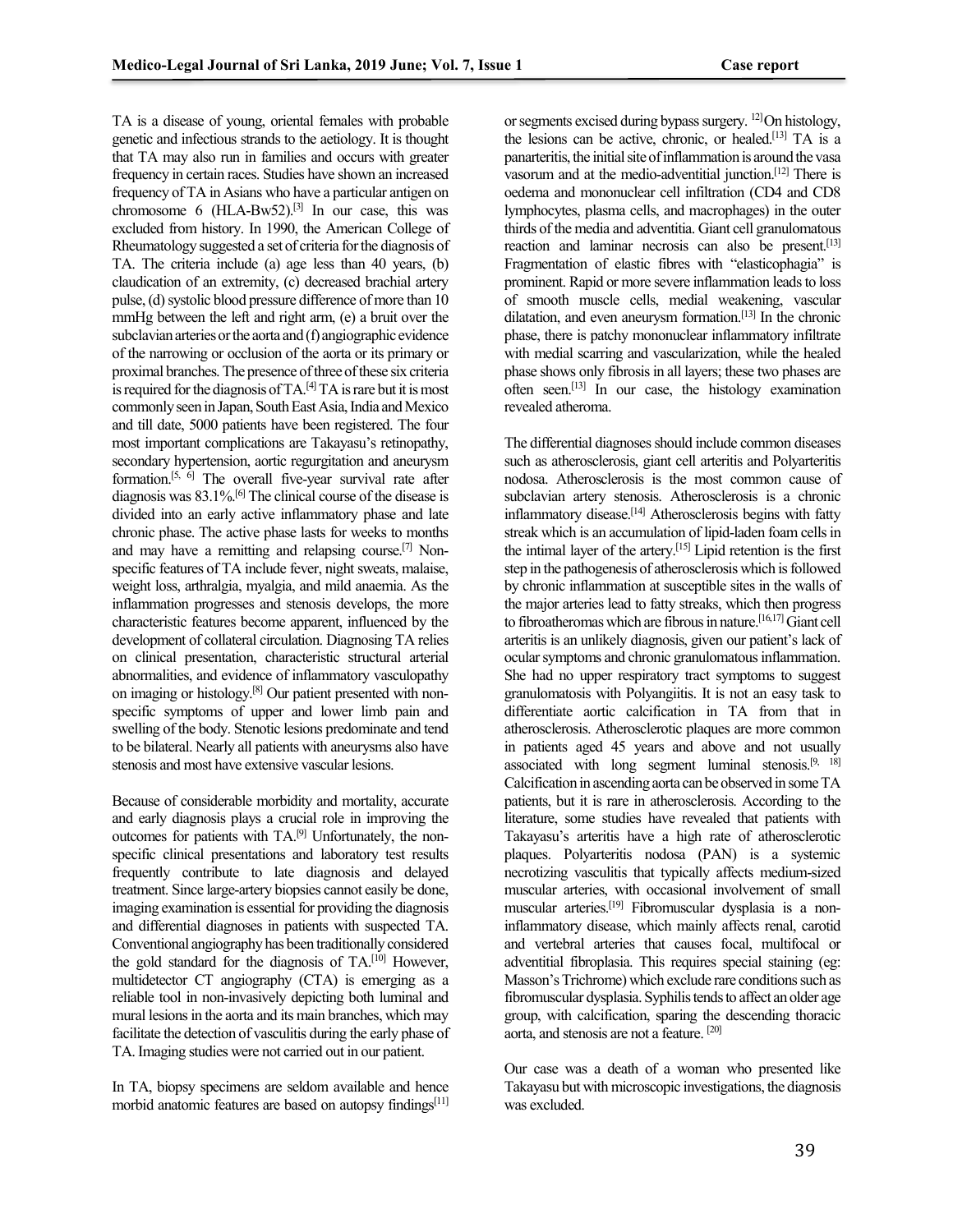One of the studies done by Sevuk et al. has shown that hypothyroidism could be a risk factor for carotid artery plaque ulceration. [21] Therefore, thyroid functions may be useful for risk stratification of patients with internal carotid artery stenosis.

### **Conclusions**

Clinicians are supposed to follow basic principles in medicine such as history taking, general examination and systemic examination rather than performing sophisticated investigations to arrive at a diagnosis. As the findings of the above case are common in TA, one should exclude TA and other differential diagnoses before arriving at the cause of death. Histopathology examination is important in excluding these conditions. The pathological features of TA vary with the stage of the disease and include granulomatous inflammation, elasophagia, adventitial and medial fibrosis, vessel dilatation, and stenosis or occlusions of the involved arteries.[22] There are challenges for detecting TA in autopsy cases because the American College of Rheumatology criteria for diagnosis is based on clinical signs.

Since the patient was also diagnosed with hypothyroidism, it is worth studying the association between the hypothyroidism and occlusion of arteries further.

#### **Disclosure statement**

**Conflicts of interests:** The authors declare that they have no conflicts of interests.

## **Funding:** None

#### **References**

- 1. Nosratinia H. Takayasu Arteritis. Pakistan Journal of Medical Science 2004;20(3):248-50
- 2. Ashraf M, Sayyid M.K, Arunachalam R, Sequeira A, Veerendra HK. A Rare Case of Takayasu's Arteritis with Hyperthyroidism. Journal of Clinical and Diagnostic Research 2011;5(4): 835-7
- 3. Rarediseasesorg. NORD (National Organization for Rare Disorders). [Online]. Available from: https://rarediseases.org/rare-diseases/arteritistakayasu/ [Accessed 25 June 2019].
- 4. Deshpande J. Non-specific aortoarteritis. Journal of Postgraduate Medicine 2000;46(1):1-2. PMID: 10855068
- 5. Johnston SL, Lock RJ, Gompels MM. Takayasu's arteritis: a review. Journal of Clinical Pathology 2002;55(7):481–6. PMID: 12101189
- 6. Chau EMC, Wang E, Chiu CSW, Chow W. Non-Infectious Aortitis: An Important Cause of Severe Aortic Regurgitation. Asian Cardiovascular and Thoracic Annals 2006;14(3):177-82. DOI: [10.1016/S0929-6646\(10\)60025-3](https://doi.org/10.1016/S0929-6646(10)60025-3)
- 7. Khan, M., & Banoo, H. (2013). A Case Report of Takayasu's Arteritis. Medicine Today, 24(2), 79–81. DOI[: https://doi.org/10.3329/medtoday.v24i2.15013](https://doi.org/10.3329/medtoday.v24i2.15013)
- 8. Watson, L., Brogan, P., Peart, I., Landes, C., Barnes, N., & Cleary, G. (2014). Diagnosis and Assessment of Disease Activity in Takayasu Arteritis: A Childhood Case Illustrating the Challenge. Case Reports in Rheumatology, 2014; 2014: 603171, 1–6. PMID[: 24511407](https://www.ncbi.nlm.nih.gov/pubmed/24511407)
- 9. Khandelwal N, Kalra N, Garg MK, Kang M, Lal A, Jain S, et al. Multidetector CT angiography in Takayasu arteritis. European Journal of Radiology 2011;77(2):369–74. PMID: 19720487
- 10. Brunner J, Feldman BM, Tyrrell PN, Kuemmerle-Deschner JB, Zimmerhackl LB, Gassner I, et al. Takayasu arteritis in children and adolescents. Rheumatology 2010;49(10):1806–14. DOI: 10.1590/S0482-50042011000500012
- 11. Kinare SG, Gandhi MA, Deshpande JR. Non-specific aortoarteritis (Pathology and Radiology). Mumbai: Quest Publications; 1998
- 12. Walker M, Gallagher PJ. The surgical pathology of large vessel disease. Diagn Histopathol 2009;16:10-6. [DOI: 10.1016/j.mpdhp.2009.09.007](https://doi.org/10.1016/j.mpdhp.2009.09.007)
- 13. Vaideeswar, P., & Deshpande, J. (2013). Pathology of Takayasu arteritis: A brief review. Annals of Pediatric Cardiology, 6(1), 52. PMID[: 23626437](https://www.ncbi.nlm.nih.gov/pubmed/23626437)
- 14. M, A., & KS, Y. (2016). Pathogenesis of Atherosclerosis A Review. Medical & Clinical Reviews, 2(3). DOI: 10.21767/2471-299x.1000031
- 15. Alexander RW, Dzau VJ (2000) Vascular biology: the past 50 years. Circulation 102: IV-112-IV-116. DOI: 10.1161/circ.102.suppl\_4.IV-112
- 16. Pedrigi, R. M., de Silva, R., Bovens, S. M., Mehta, V. V., Petretto, E., & Krams, R. (2014). Thin-Cap Fibroatheroma Rupture Is Associated with a Fine Interplay of Shear and Wall Stress. Arteriosclerosis, Thrombosis, and Vascular Biology, 34(10), 2224– 2231.DOI:10.1161/atvbaha.114.303426